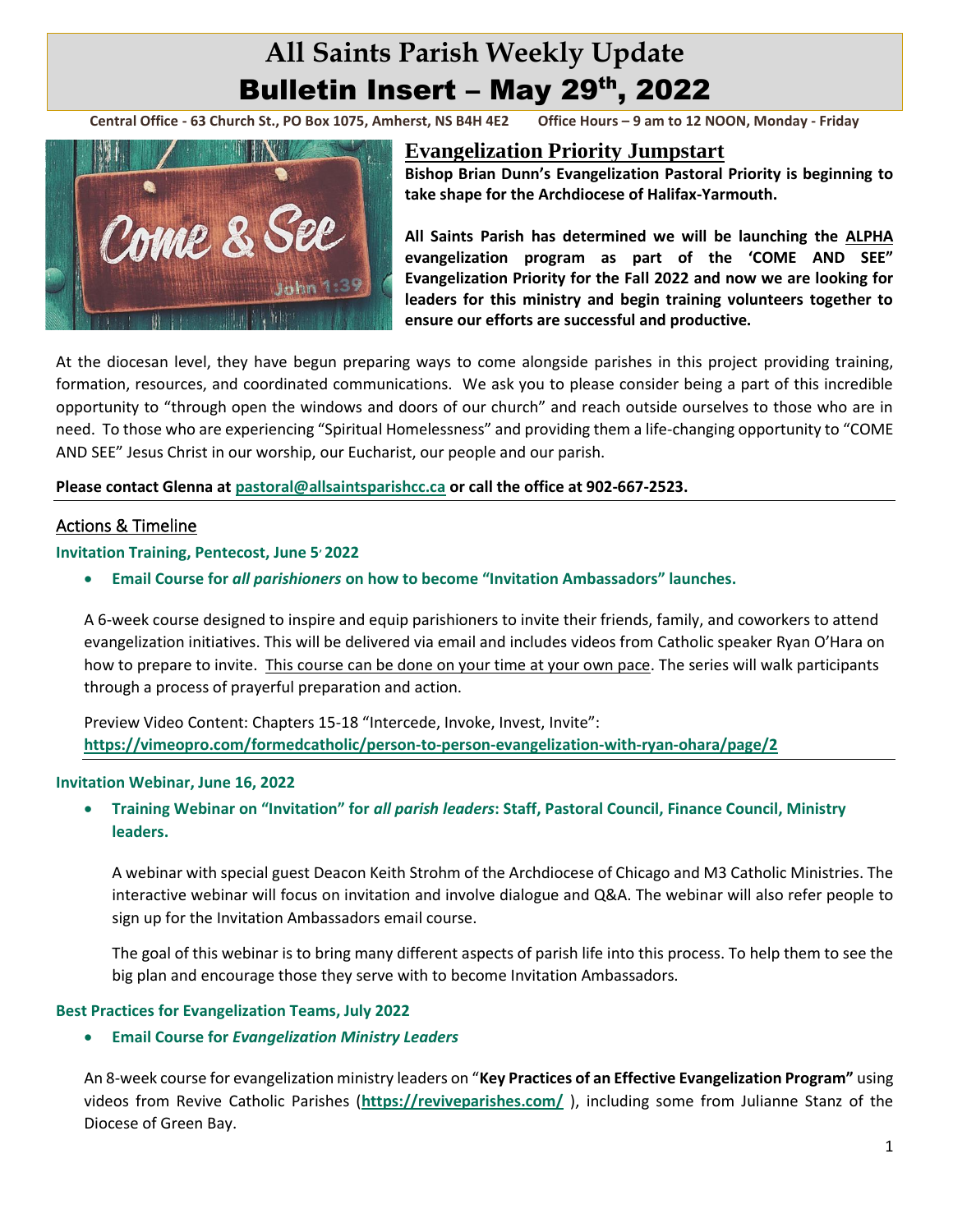

# Novena to the Holy Spirit

*We ought to pray and invoke the Holy Spirit, for each of us greatly needs His protection and His help. The more a man is deficient in wisdom, weak in strength, borne down with trouble, prone to sin, so ought he the more fly to Him Who is the never ceasing Fount of Light, Strength, Consolation and Holiness.*" – Pope Leo XIII

# **NOVENA PRAYERS MAY 27 THROUGH JUNE 4**

*First Day: The Gift of Fear of the Lord (Friday May 27th)*

Intention: For the unity and well-being of Holy Spirit Parish, that we might do the will of God. Please pause now to add your own intention.

Leader: Come Holy Spirit, fill the hearts of your faithful,

Response: **And kindle in them the fire of your love.**

Leader: Send forth your Spirit, and they shall be created,

Response: **And you shall renew the face of the earth.**

Leader: "Blessed are those who fear the Lord, who walk in his ways." Whenever Scripture speaks



of the fear of the Lord, we notice that it never mentions it on its own, as if fear could, by itself, bring our faith to perfection. But of the true fear of the Lord we read: "Come, listen to me, I will teach you the fear of the Lord." The fear of God, then, is something to be learned, because it is taught. Its origins are found by way of teaching, and not in fright. We find it in obeying the commandments, in doing the good deeds of a blameless life, in coming to know the truth, and not in moments of human terror. All our fear of God is inspired and perfected by love. By the gift of the Holy Spirit, may we be overwhelmed by the greatness and goodness of God, and avoid all sin and attachment to created things, so that each of us may be a living sign of the gospel for all people to see. Leader: Let us pray.

All: **Heavenly Father, from the beginning of time you have prepared the way of salvation for the human race wounded by sin and death. Through your inspired word, you have taught that the "fear of the Lord is the beginning of wisdom." By the gift of the Holy Spirit may we walk always along the path you have revealed, following your counsels, conforming ourselves to your commands, and trusting your promises as heralds of a new Pentecost. We make our prayer through Christ our Lord.**

Leader: Mary, Temple of the Holy Spirit, Response: **Pray for us.**

# *Second Day: The Gift of Piety (Saturday May 28th)*

Intention: For the unity and well-being of Holy Spirit Parish, that we might do the will of God. Please pause now to add your own intention.

Leader: Come Holy Spirit, fill the hearts of your faithful,

Response: **And kindle in them the fire of your love.**

Leader: Send forth your Spirit, and they shall be created,

Response: **And you shall renew the face of the earth.**

Leader: Piety is the honor and reverence given to someone who is in any way responsible for our existence and our well-being. The gift of piety moves our hearts, first of all, to filial honor and reverence for God because he is our creator and redeemer. The devotional life of the Church is an expression of our honor and reverence for God and for all that belongs to heaven. Piety also extends to our earthly parents, and to our spiritual and material good. May the Holy Spirit renew the gift of piety within our hearts and homes, our parishes and communities, so that by our example of honor and reverence we may be a model to others of a life lived in and for God. Leader: Let us pray.

All: **Gracious Lord, you have fashioned everything out of nothing, giving life and breath to all that exists. You order everything according to your loving providence, and establish the relationships by which our lives are nurtured and**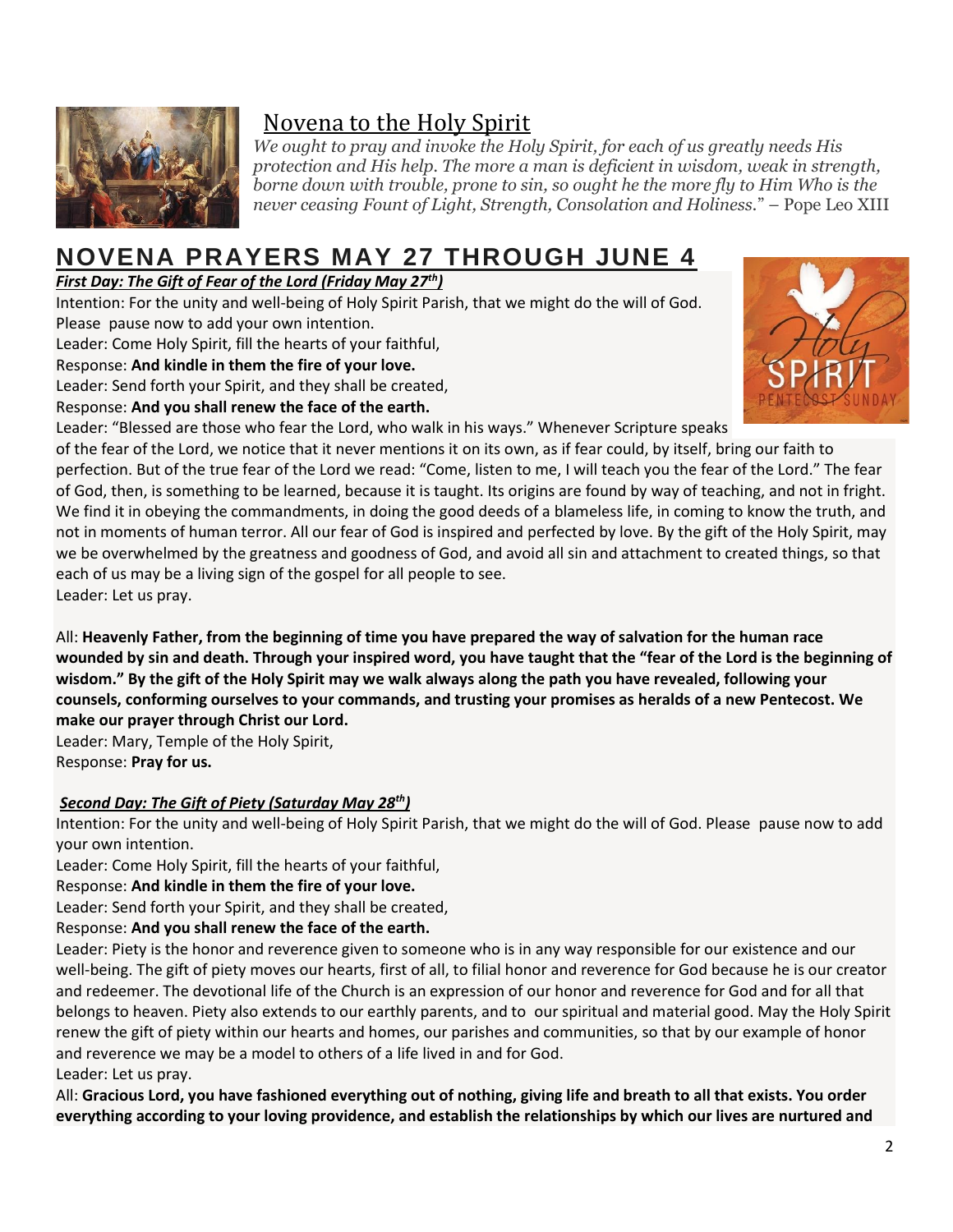**ordered. Confirm in us the gift of piety, so that by our honor and reverence for you and for those you have given to us, we may bear witness to the working of the Holy Spirit, and become instruments of a new Pentecost in our time. We make our prayer through Christ our Lord**.

Leader: Mary, Model of Piety, Response: **Pray for us.**

## *Third Day: The Gift of Fortitude (Sunday May 29th)*

Intention: For the unity and well-being of Holy Spirit Parish, that we might do the will of God. Please pause now to add your own intention.

Response: **And kindle in them the fire of your love.**

Leader: Send forth your Spirit, and they shall be created,

## Response: **And you shall renew the face of the earth.**

Leader: Fortitude is steadfastness in doing what is right and good in the face of obstacles and trials. The gift of fortitude overcomes unreasonable fears, on the one hand, and keeps us from being reckless, on the other. It is the special virtue of those who are pioneers in any endeavor. Fortitude makes it possible for us to undertake difficult tasks, to face risks and dangers, and to endure whatever comes without undue anxiety, discouragement or complaint. Without fortitude we cannot hope to persevere in our Christian calling. Nor can we fulfill the mission that is ours by Baptism and Confirmation, to bear witness to the gospel for the salvation of the world. May the Holy Spirit renew in us the gift of fortitude amid all the challenges presented by today's society and culture. Leader: Let us pray.

All: **Almighty Father, be gracious and bless us with the gift of the Holy Spirit, so that we may persevere with fortitude in doing what we know to be right and good. Strengthen us in our weakness, so that when we are weary, discouraged, or are put to the test, we may overcome every obstacle, and be refreshed on the path to holiness and virtue. May no trial or difficulty keep us from bearing witness to the splendor of truth which radiates from the face of Jesus Christ, in whose name we pray, now and forever, Amen**.

Leader: Mary, Tower of Fortitude,

Response: **Pray for us.**

## *Fourth Day: The Gift of Knowledge (Monday May 30th)*

Intention: For the unity and well-being of Holy Spirit Parish, that we might do the will of God. Please pause now to add your own intention.

Leader: Come Holy Spirit, fill the hearts of your faithful,

Response: **And kindle in them the fire of your love.**

Leader: Send forth your Spirit, and they shall be created,

## Response: **And you shall renew the face of the earth.**

Leader: According to the Scriptures, true knowledge can only be acquired by recognizing the loving call of God, and by responding with love to his divine plan. St. John's gospel tells us: "This is eternal life, that they should know you, the only true God, and the one whom you sent, Jesus Christ." Knowledge is centered entirely on the supreme mystery of Christ, and his dying and rising, which unlock the meaning of every human life and of all history. As a gift of the Holy Spirit, knowledge gives us certainty that all things are ordered to God in Christ. This knowledge is revealed on every page of Scripture, is deepened by the Church's living tradi-tion, and is celebrated in the liturgy. By a new Pentecost in our time, may the Holy Spirit confirm in us a sure knowledge of the truths of faith. Leader: Let us pray.

All: **Father, we ask you to send the Holy Spirit upon our minds and hearts so that the gift of knowledge which is ours by Baptism and Confirmation may be purified and deepened. May the darkness of our sins be overcome by the splendor of knowing you, the only true God, and the one whom you have sent, Jesus Christ. Filled with the knowledge imparted by the Holy Spirit, may we radiate light for the salvation of the world. We ask this through Christ our Lord. Amen.**

Leader: Mary, blessed with Knowledge, Response: **Pray for us.**

*Fifth Day: The Gift of Understanding (Tuesday May 31st)*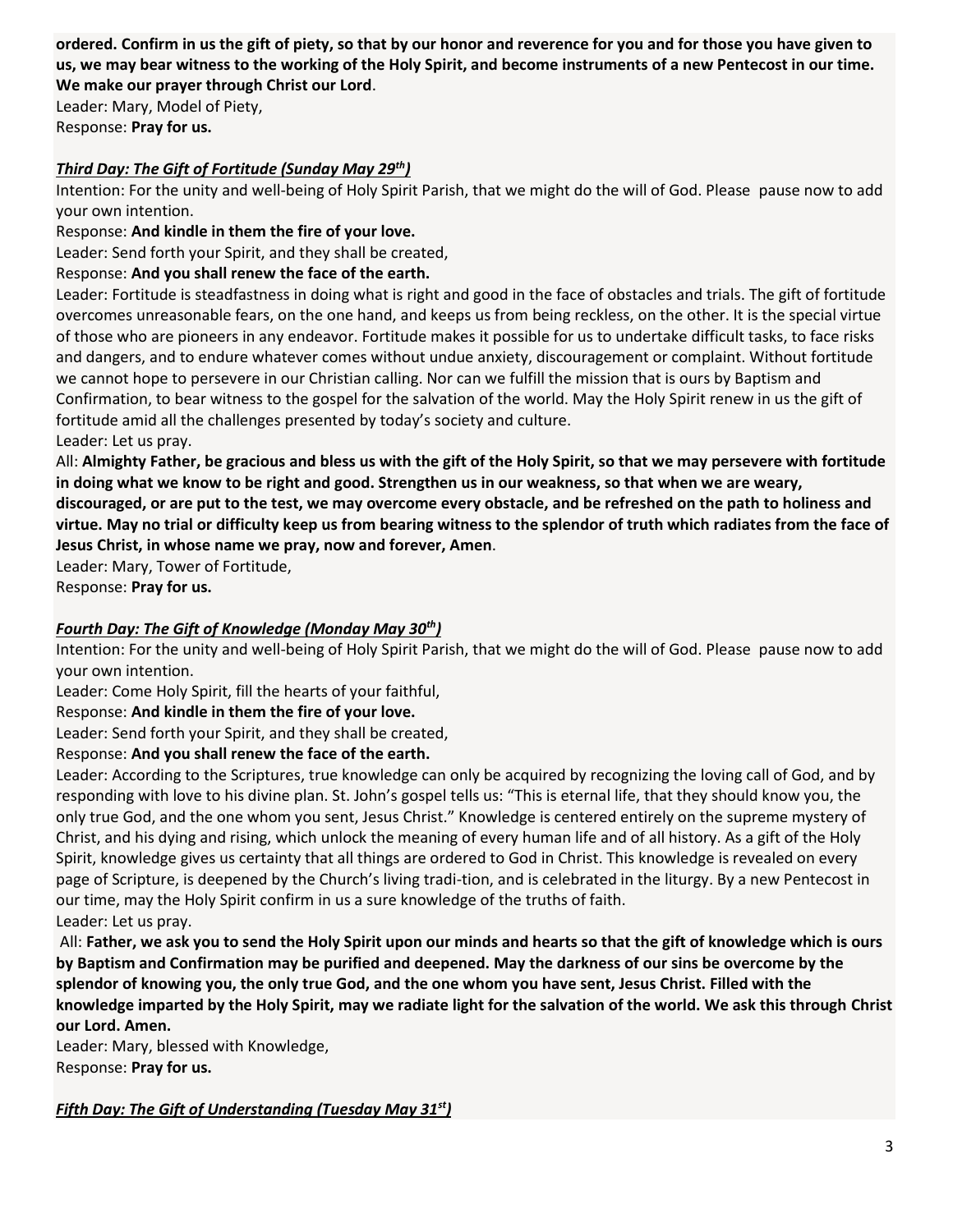Intention: For the unity and well-being of Holy Spirit Parish, that we might do the will of God. Please pause now to add your own intention.

Leader: Come Holy Spirit, fill the hearts of your faithful,

# Response: **And kindle in them the fire of your love.**

Leader: Send forth your Spirit, and they shall be created, Response: **And you shall renew the face of the earth.** Leader: Understanding, as a gift of the Holy Spirit, perfects our faith by enabling us to penetrate the inner meaning of revealed truths in a way that transcends human reason. Our natural way of knowing is elevated by a graced intuition and insight into the things of God. By faith we know them, but by the gift of understanding we learn to appreciate and relish them. This appreciation radiates outward to others, because our faith is no longer just a matter of information from a book, but a way of living rooted in intimacy with the mysteries of Christ. May the Holy Spirit attune our hearts mation from a book, but a way of living rooted in intimacy with the mysteries of Christ. May the Holy Spirit attune our hearts and minds to a deeper spiritual understanding of these mysteries, so that as missionary disciples of a new Pentecost in our time, we may draw others to Christ and to his church.

Leader: Let us pray.

All: **Father, send the Holy Spirit into our minds and hearts, giving us a deeper understanding of the mysteries of salvation. May he teach and instruct us, the people you have made your own, so that we may never waver in our faith, but by the gift of understanding may be ready to give an answer to all who ask the reason for the hope that is within us. We make our prayer through Christ our Lord. Amen**

Leader: Mary, Seat of Understanding, Response: **Pray for us**.

# *Sixth Day: The Gift of Counsel (Wednesday June 1st)*

Intention: For the unity and well-being of Holy Spirit Parish, that we might do the will of God. Please pause now to add your own intention.

Leader: Come Holy Spirit, fill the hearts of your faithful,

Response: **And kindle in them the fire of your love.**

Leader: Send forth your Spirit, and they shall be created,

# Response: **And you shall renew the face of the earth.**

Leader: The gift of counsel applies our knowledge and understanding to the many concrete situations of everyday life. Counsel elevates the virtue of prudence, so that we will choose the wisest course of action in a given situation,

especially when we are perplexed as to the right choice to be made. Counsel endows us with a desire to act always in a way that promotes our sanctification and salvation, in accordance with God's holy will. We pray that the Holy Spirit will richly endow us with the ability to judge rightly the situations that challenge our faith, so that we may not waver along the path to holiness.

Leader: Let us pray.

All: **Father, send the Spirit of Counsel upon us for the accomplishment of your holy will in our lives, in the Church, and in the world. Incline our hearts to your will, our minds to right judgment, and our actions to what is good, so that living by the Holy Spirit, we may truly be "salt and light" for others. We ask this through Christ our Lord. Amen.** Leader: Mary, Mother of Good Counsel,

Response: **Pray for us.**

# *Seventh Day: The Gift of Wisdom (Thursday June 2nd)*

Intention: For the unity and well-being of Holy Spirit Parish, that we might do the will of God. Please pause now to add your own intention.

Leader: Come Holy Spirit, fill the hearts of your faithful,

Response: **And kindle in them the fire of your love.**

Leader: Send forth your Spirit, and they shall be created,

## Response: **And you shall renew the face of the earth.**

Leader: The gift of wisdom is nothing less than loving, contemplative union with God, which makes it possible for us to see all things from a divine perspective. When it is understood in its full breadth, wisdom can rightly be called "communion," since it is a share in divine life, a union made perfect in the truth of love. Embodying all the other gifts, as charity embraces all the other virtues, wisdom is the most perfect of the gifts. It strengthens our faith, fortifies hope,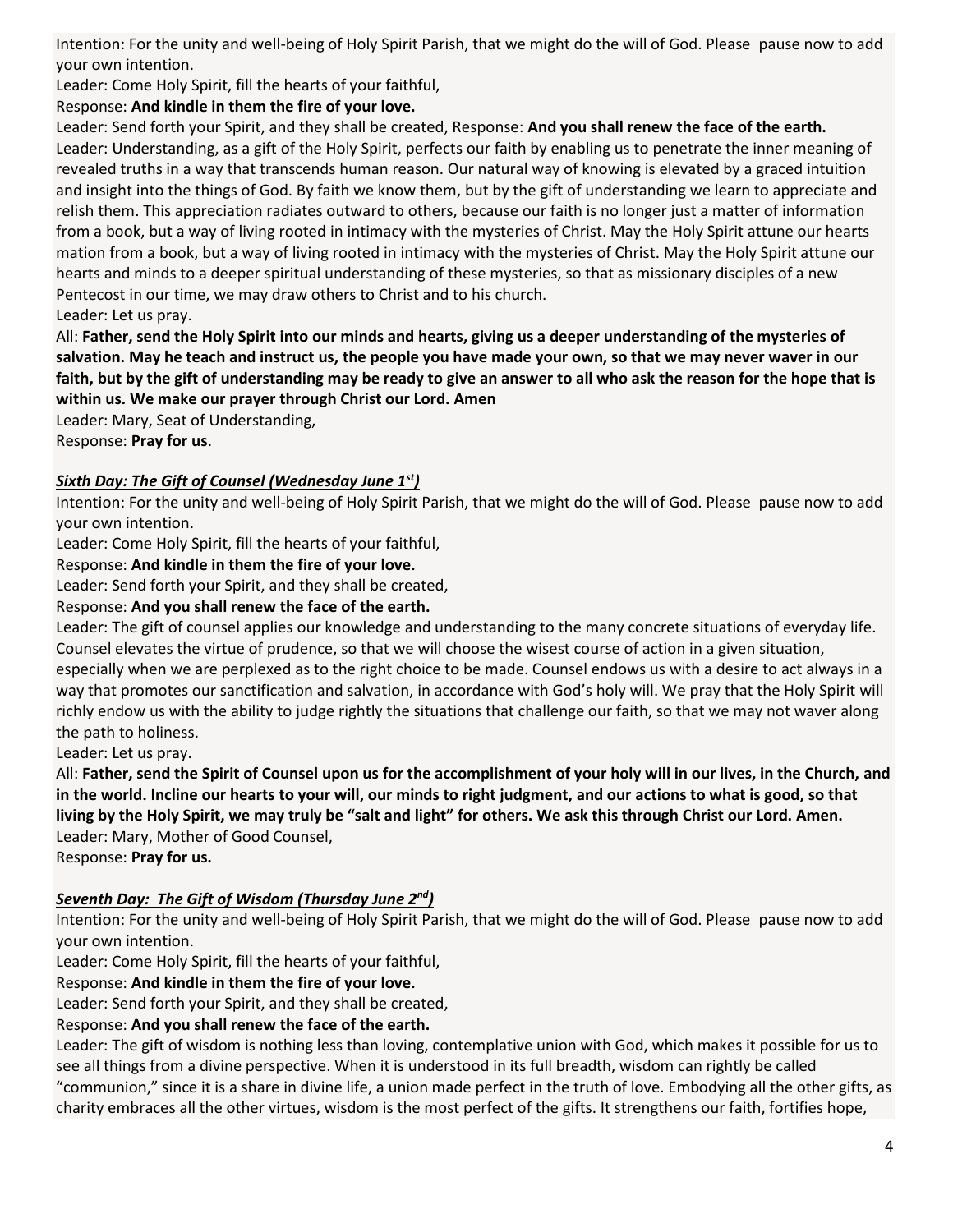perfects charity, and promotes the practice of virtue in the highest degree. May the Holy Spirit raise up our hearts and minds to rest in God alone, so that we, his people, may be living signs of a new Pentecost in our time. Leader: Let us pray.

All: **Father, who by the light of the Holy Spirit, did instruct the hearts of the faithful, grant that by the same Holy Spirit we may be truly wise and ever enjoy his consolations. May he permeate our thoughts, words and actions, so that bearing witness to the gift of salvation, your church may lead all people to Christ the Way, the Truth and the Life, who lives and reigns forever and ever. Amen.**

Leader: Mary, Seat of Wisdom, Response: **Pray for us**.

#### *Eighth Day: The Fruits of the Holy Spirit (Friday June 3rd)*

Intention: For the unity and well-being of Holy Spirit Parish, that we might do the will of God. Please pause now to add your own intention.

Leader: Come Holy Spirit, fill the hearts of your faithful,

#### **Response: And kindle in them the fire of your love.**

Leader: Send forth your Spirit, and they shall be created,

#### Response: **And you shall renew the face of the earth.**

Leader: The fruits of the Spirit are perfections that the Holy Spirit forms in us as a pledge of eternal glory. The tradition of the Church lists twelve of them: charity, joy, peace, patience, kindness, goodness, generosity, gentleness, faithfulness, modesty, self-control and chastity. These fruits mark the lives of those who live by the Spirit, as St. Paul tells the Galatians when he writes: "Those who belong to Christ Jesus have crucified their flesh with its passions and desire. Since we live by the Spirit, let us follow the Spirit's lead" (5:16-17). The fruits of the Holy Spirit produce spiritual delight, and fill with joy the hearts of those who belong to Christ. May the Holy Spirit fill us with "the joy of living the Gospel," so that many others may be drawn to Christ and his Church, as the fruit of a new Pentecost in our time. Leader: Let us pray. All: **Holy Spirit, eternal Love of the Father and the Son, kindly bestow on us the fruit of charity, that we may be united to you by divine love; the fruit of joy, that we may be filled with holy consolation; the fruit of peace, that we may enjoy tranquility of soul; and the fruit of goodness, that we may live the gospel without wavering. Divine Spirit, be pleased to infuse in us the fruit of generosity, that we may willingly meet our neighbors' needs; the fruit of kindness, that we may be benevolent toward all; the fruit of patience, that we may not be discouraged by delay, but may persevere in prayer and charity; and the fruit of gentleness, that we may subdue every rising of ill temper, stifle every murmur, and overcome the sinful tendencies of our nature in all our dealings with our neighbor. Creator Spirit, graciously impart to us the fruit of faithfulness, that we may rely with assured confidence on the Word of God; the fruit of modesty, that we may order our demeanor properly; and the fruits of self-control and chastity, that we may keep our bodies in such holiness as befits your temple, so that having by your assistance preserved our hearts pure on earth, we may merit in Jesus Christ, according to the words of the Gospel, to see God eternally in the glory of his kingdom. Amen.**

Leader: Mary, Model of Life in the Spirit,

Response: **Pray for us.**

#### *Ninth Day: The Lord & Giver of Life, the Paraclete (Saturday June 4th)*

Intention: For the unity and well-being of Holy Spirit Parish, that we might do the will of God. Please pause now to add your own intention.

Leader: Come Holy Spirit, fill the hearts of your faithful,

Response: **And kindle in them the fire of your love.**

Leader: Send forth your Spirit, and they shall be created,

#### Response: **And you shall renew the face of the earth.**

Leader: In the Trinitarian plan of salvation, the Father draws us to the Son, whom the Holy Spirit reveals and disposes us to welcome. As "the Lord and Giver of Life," the Holy Spirit brings about our rebirth in Baptism as the Father's adopted children in Christ, and as sharers in divine life. Jesus calls the indwelling Holy Spirit our "Paraclete," which literally means "one who stands besides us" as a counselor, consoler, advocate and friend. The Holy Spirit leads the Church into "all the truth," and is the source and dynamic force of the Church's unity and mission. It is no wonder, then, that in every age the fruitfulness of the Church depends on the renewal of the mystery of Pentecost in the minds and hearts of believers.